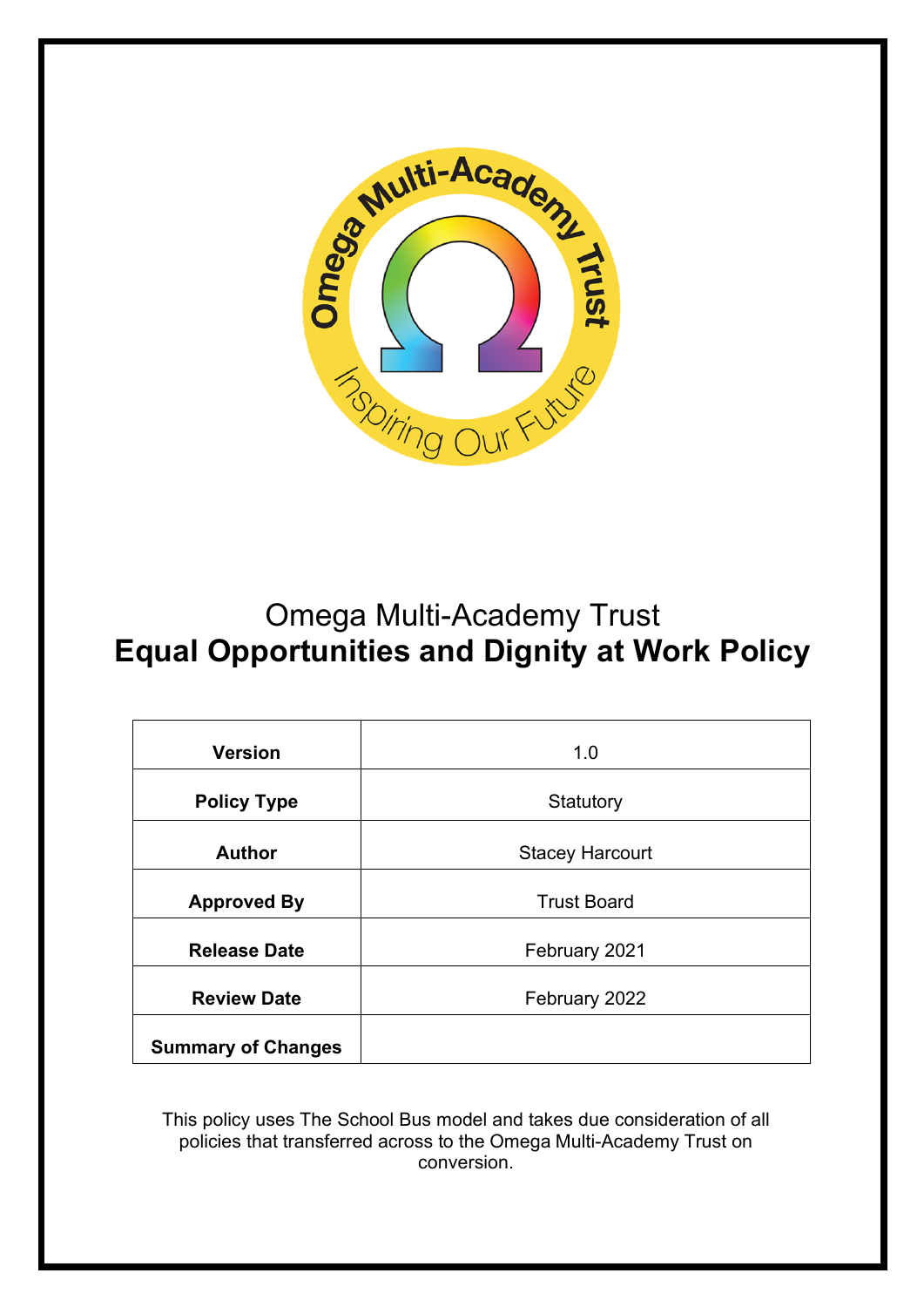### **CONTENTS**

#### **Vision and Values**

### **Rationale**

### **Statement of Intent**

- 1. Who is Covered by This Policy?
- 2. Who is Responsible for This Policy?
- 3. Scope
- 4. Expected Behaviours
- 5. Unacceptable Behaviours
- 6. Forms of Discrimination
- 7. Complaints
- 8. Confidentiality
- 9. Recruitment and Selection
- 10. Staff Training, Promotion and Conditions of Service
- 11. Termination of Employment
- 12. Disability Discrimination
- 13. Zero Hours, Fixed-Term Employees and Agency Workers
- 14. Part-Time Work
- 15. Breaches of this Policy
- 16. Monitoring and Review

### **Appendices:**

Appendix 1 – Defining Inappropriate Behaviour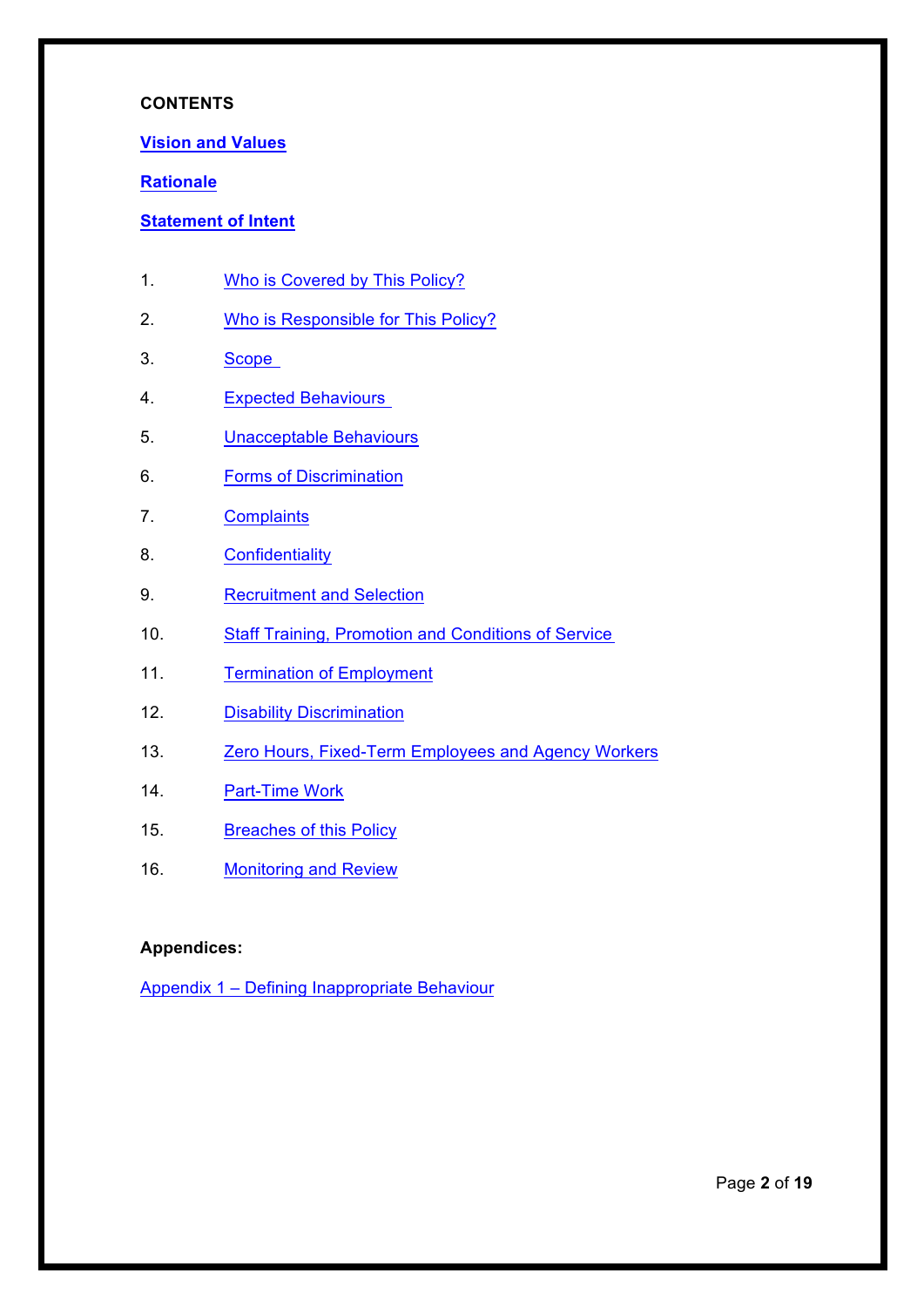# **Omega Multi-Academy Trust Mission Statement**

The Omega learning community provides excellent teaching and learning with passion and purpose, based on core values, understood by all. Working in a warm and welcoming, yet purposeful environment, our mission is for everyone to be happy and inspired by their school experience. We empower students to harness their own creativity, to raise their aspirations and to achieve their potential. Working together, they gain confidence and pride to take their place in our community.

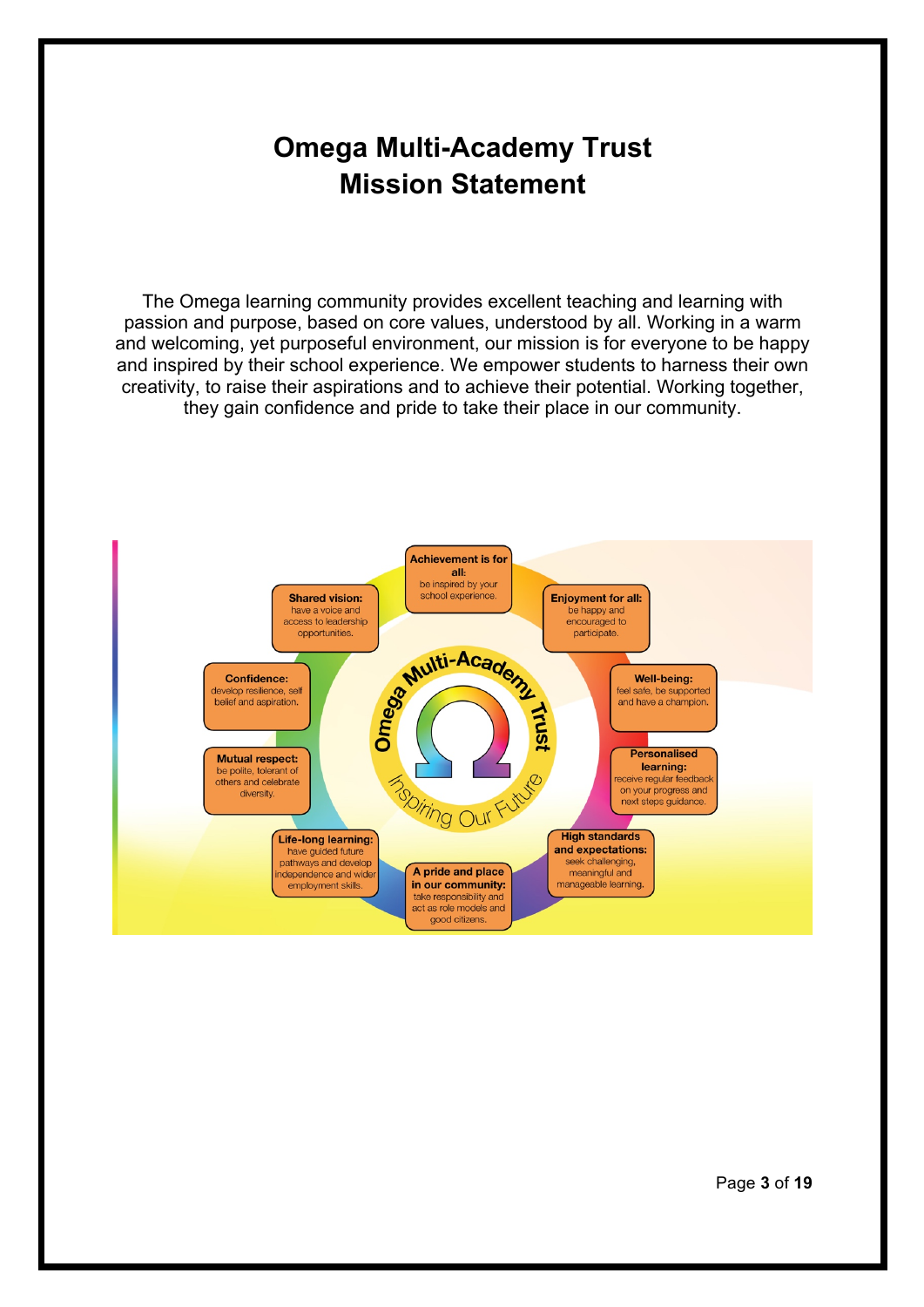# **Rationale:**

| <b>Omega Values</b>                                                                                        | How this policy addresses these                                                                                                                                                                                                                                                                           |  |  |
|------------------------------------------------------------------------------------------------------------|-----------------------------------------------------------------------------------------------------------------------------------------------------------------------------------------------------------------------------------------------------------------------------------------------------------|--|--|
|                                                                                                            | values                                                                                                                                                                                                                                                                                                    |  |  |
| Achievement is for all: be inspired by<br>your school experience.                                          | We aim to create a working environment in which all<br>individuals are able to make best use of their skills<br>and achieve their full potential free from discrimination<br>or harassment                                                                                                                |  |  |
| Enjoyment for all: be happy and<br>encouraged to participate                                               | By supporting a culture where all employees feel<br>encouraged to participate this policy emphasizes the<br>importance of treating individuals with dignity<br>regardless of status. Where someone feels this has<br>not happened the policy provides a supportive<br>framework for raising any concerns. |  |  |
| Well-being: feel safe, be supported and<br>have a champion                                                 | The policy recognises that inappropriate behaviour<br>carries a cost to individuals in terms of their well-<br>being. It will support individuals to seek a resolution,<br>providing both informal and formal routes to a<br>satisfactory outcome.                                                        |  |  |
| Personalised Learning: receive regular<br>feedback on your progress and next-<br>steps guidance            | This policy supports individuals to participate and<br>achieve no matter their status. It will ensure that any<br>colleague who raises a concern receives full support<br>to find a satisfactory outcome.                                                                                                 |  |  |
| <b>High Standards and Expectations: seek</b><br>challenging, meaningful and<br>manageable learning.        | By making explicit the behaviours and values which all<br>employees of Omega MAT should uphold, this policy<br>supports the achievement of high standards across<br>the Trust                                                                                                                             |  |  |
| A Pride and place in our community:<br>take responsibility and act as role<br>models and good citizens.    | All employees have a role to play in helping to create<br>a culture where dignity at work is respected and any<br>form of inappropriate behaviour is not accepted.                                                                                                                                        |  |  |
| Life-long learning: have guided future<br>pathways and develop independence<br>and wider employment skills | It provides a clear framework which supports lifelong<br>learning and the achievement of all in an environment<br>free from discrimination and harassment.                                                                                                                                                |  |  |
| Mutual respect: be polite, tolerant of<br>others and celebrate diversity.                                  | All staff have a duty to act in accordance with this<br>policy and treat colleagues with dignity at all times,<br>and not to discriminate against or harass other<br>members of staff, regardless of their status.                                                                                        |  |  |
| Confidence: develop resilience, self-<br>belief and aspiration.                                            | Confidence is developed by explicitly defining the<br>behaviours and values which all staff should uphold<br>and outlining clear processes should this not happen.                                                                                                                                        |  |  |
| Shared Vision: have a voice and access<br>to leadership opportunities.                                     | By defining the shared values and behaviours which<br>Omega Trust expects of all staff and by outlining clear<br>procedures should individuals want to raise any<br>concerns.                                                                                                                             |  |  |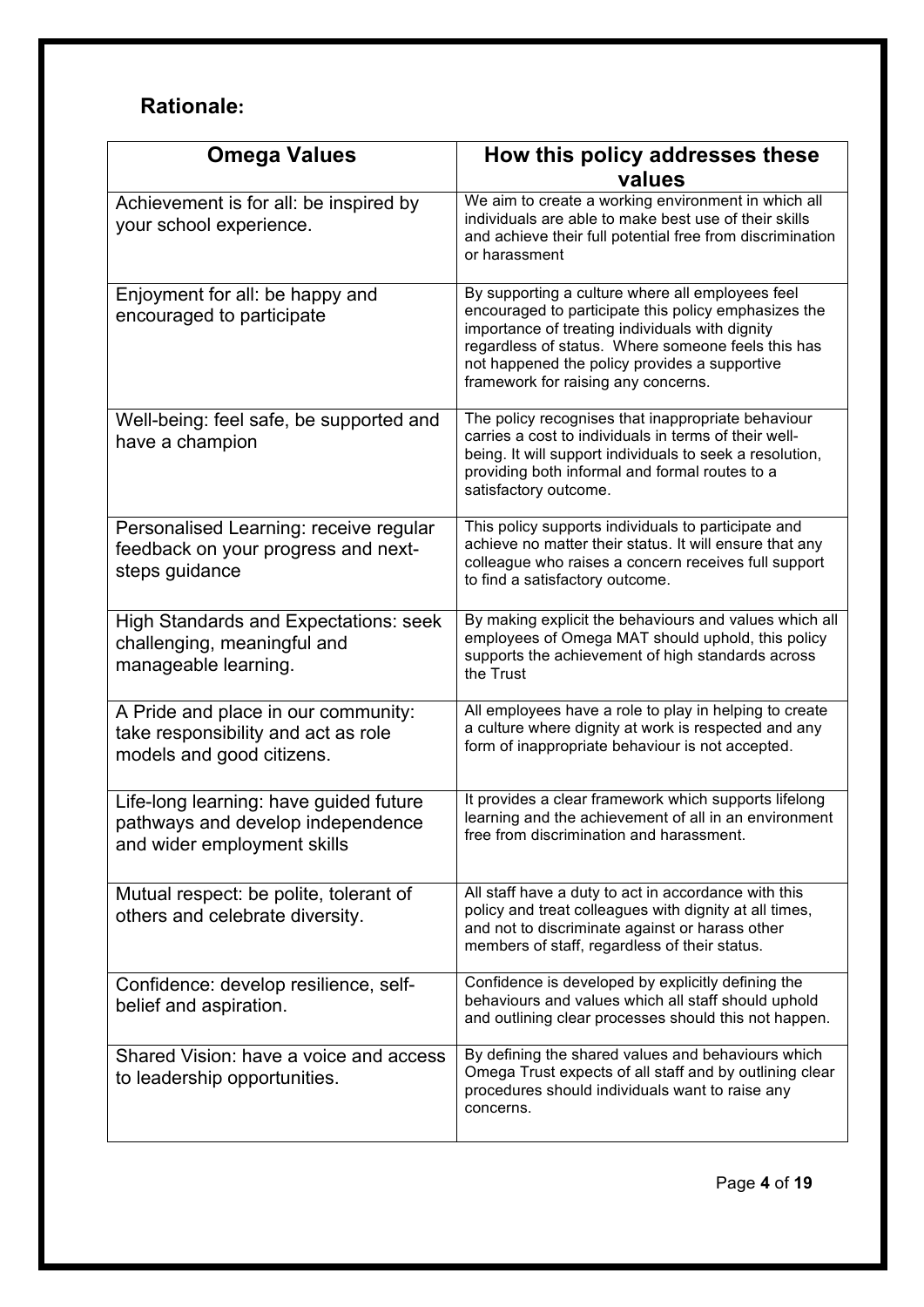### **Statement of Intent**

 The Omega Multi-Academy Trust ("the trust") is committed to promoting equality of opportunity for all staff and job applicants. We aim to create a working environment in which all individuals are able to make best use of their skills, free from discrimination or harassment, and in which all decisions are based on merit.

We do not discriminate against staff on the basis of age, disability, gender reassignment, marital or civil partner status, pregnancy or maternity, race, colour, nationality, ethnic or national origin, religion or belief, sex or sexual orientation (**protected characteristics**). Amended in line with the Equality Act 2010.

Dignity at Work is not just about inappropriate behaviour (such as bullying and harassment), it's about structures and practices that offer equality of opportunity, collective and individual voice, safe and healthy working conditions, secure terms of employment and just rewards (see appendix 1).

The trust recognises its duty of care to employees and that to work effectively people need a climate in which they are respected and valued. All workers, especially those who have responsibility for others, share this duty of care. The trust expects all staff members to treat each other with respect, courtesy and consideration at all times. All staff members have the right to expect professional behaviour from others, and have a corresponding responsibility to behave professionally towards others.

The principles of non-discrimination and equality of opportunity also apply to the way in which staff treat students, parents, Governors, Trustees, third party organisations and former staff members.

All staff have a duty to act in accordance with this policy and treat colleagues with dignity at all times, and not to discriminate against or harass other members of staff, regardless of their status.

This policy does not form part of any employee's contract of employment and may be amended at any time.

| Signed by: |                         |       |  |
|------------|-------------------------|-------|--|
|            | <b>CEO</b>              | Date: |  |
|            | Chair of Trustees Date: |       |  |
|            |                         |       |  |

Page **5** of **19**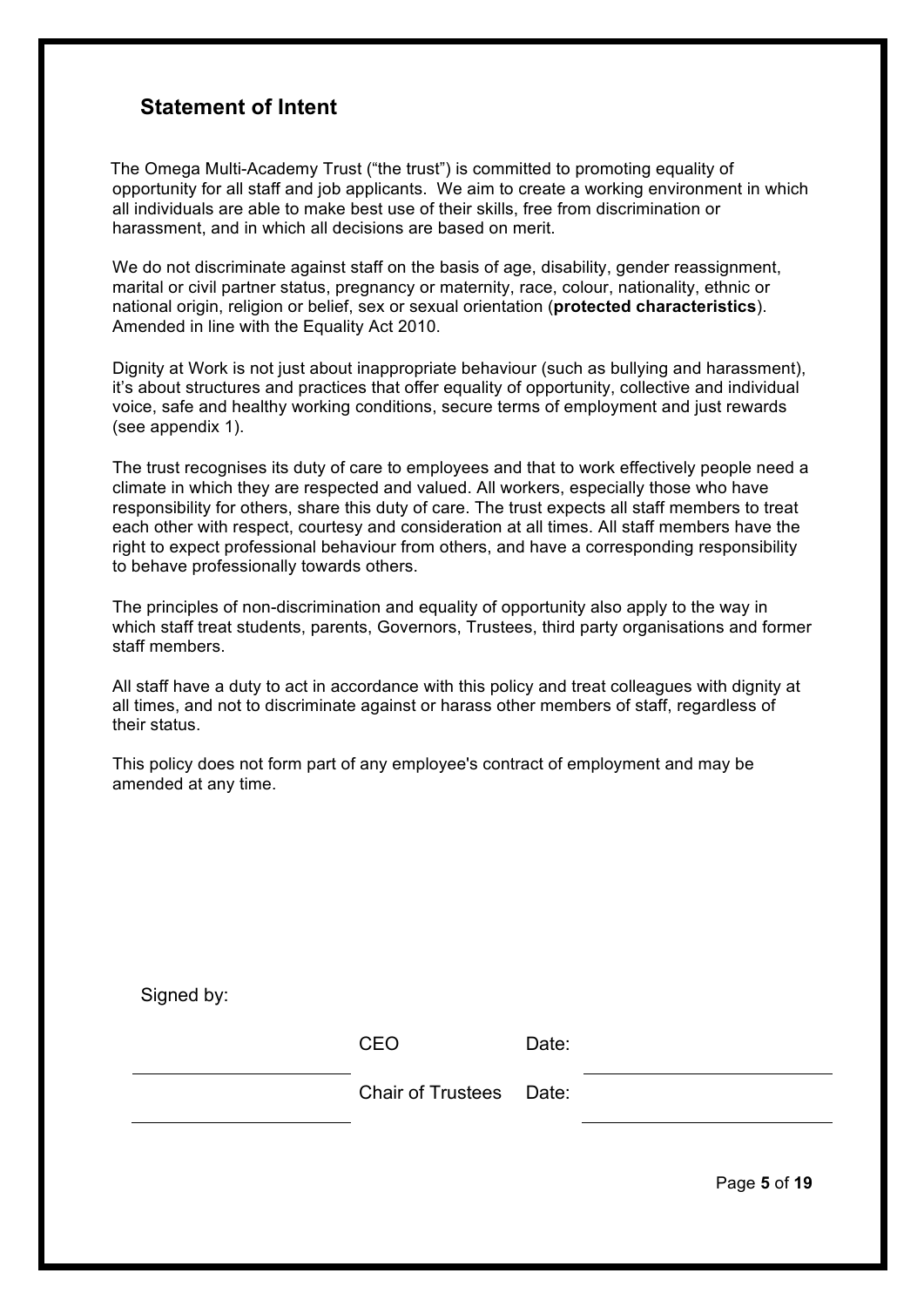# **1. Who is Covered by this Policy?**

This policy covers all employees of the trust, volunteers, interns, casual  $1.1.$ workers and agency staff.

# **2. Who is Responsible for this Policy?**

- $2.1.$ The Board of Trustees has overall responsibility for the effective operation of this policy and for ensuring compliance with discrimination law. Day-to-day operational responsibility, including regular review of this policy, has been delegated to the HR department.
- $2.2.$ All leaders within the trust must set an appropriate standard of behaviour, lead by example and ensure that those they manage adhere to the policy and promote our aims and objectives with regard to equal opportunities.

### **3. Scope**

- $3.1.$ This policy applies to all aspects of relationship with staff and to relations between staff members at all levels. This includes job advertisements, recruitment and selection, training and development, opportunities for promotion, conditions of service, pay and benefits, conduct at work, disciplinary and grievance procedures, and termination of employment.
- $3.2.$ The trust will take appropriate steps to accommodate the requirements of different religions, cultures and domestic responsibilities.
- $3.3.$ This policy operates in conjunction with the following trust policies:
	- Disciplinary Policy and Procedure
	- Complaints Procedures Policy
	- Grievance Policy and Procedure

### **4. Expected Behaviours**

- $4.1$ All employees have a role to play in helping to create a culture where dignity at work is respected and any form of inappropriate behaviour is not accepted.
- $4.2.$ The trust employees should:
	- 4.2.1. Take into account the views, concerns and feelings of others when giving and receiving information
	- 4.2.2. Contribute to a healthy and safe working environment
	- 4.2.3. Project a helpful and professional image to colleagues and trust users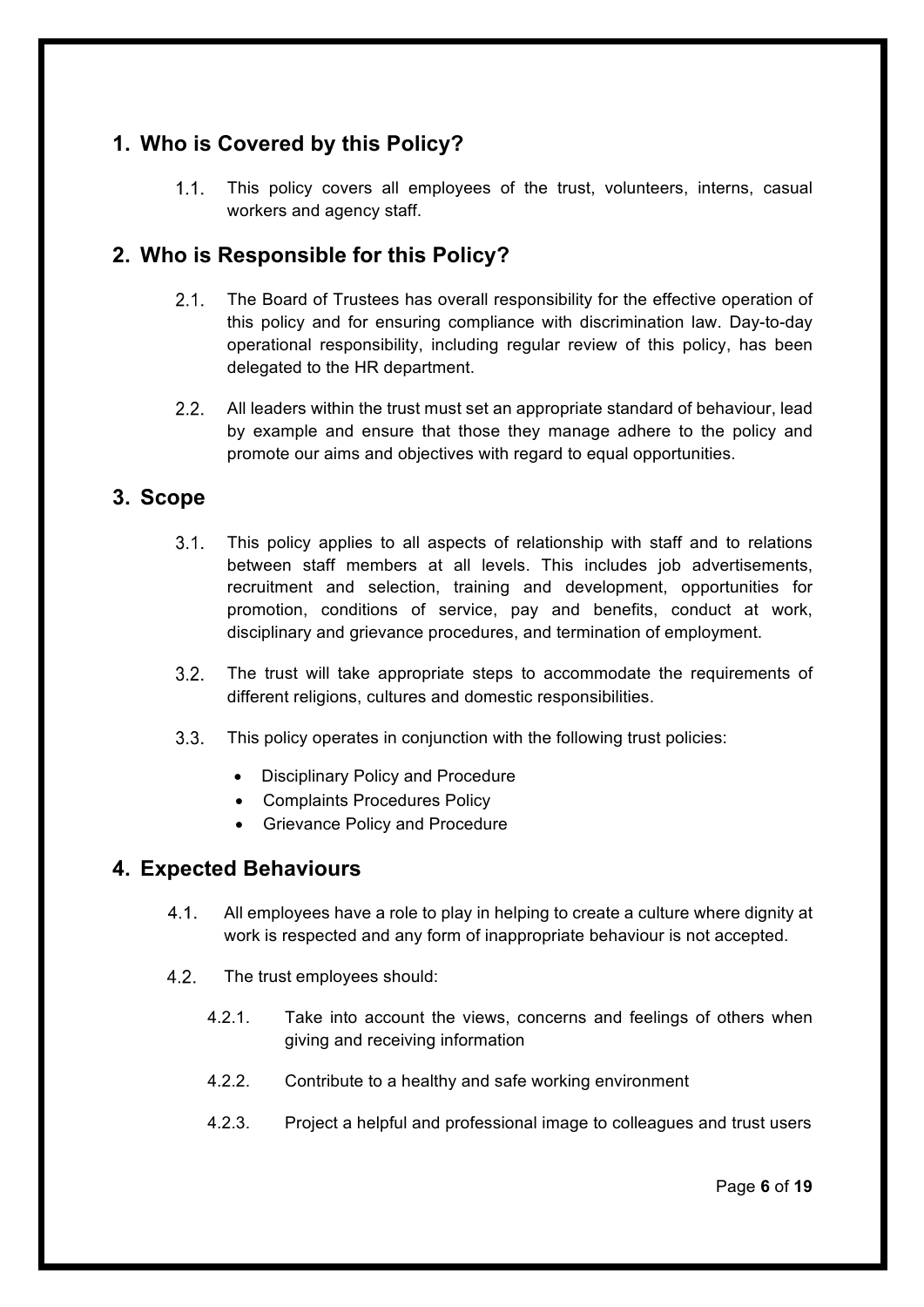- 4.2.4. Through their own behaviour, manner and conduct, represent the trust to the outside world in a positive way
- 4.2.5. Recognise the needs of (internal and external) trust users who may have special requirements, e.g. barriers to communication or access
- 4.2.6. Be positive and helpful when communicating with trust users
- 4.2.7. Build working relationships based on trust, respect, sharing, cooperation and mutual support, by:
	- Co-operating with others, sharing useful or relevant information and experience
	- Being supportive and offering assistance when required
	- Encouraging and listening to other team members' ideas, opinions and feelings and appreciating their perspective
	- Establishing and maintaining constructive and open relationships with colleagues
	- Understanding how their own work can impact on other team members
- 4.2.8. Display a commitment to equality of opportunity and dignity at work by:
	- Demonstrating an understanding of the trust's Equality and Diversity commitments
	- − Respecting and valuing diversity issues
	- − Contributing to a non-discriminatory work environment
- $4.3.$ In addition to the behaviours listed for all employees, leaders should:
	- 4.3.1. Actively encourage co-operative working
	- 4.3.2. Support and empower members of their team
	- 4.3.3. Involve others in the process of making decisions and planning
	- 4.3.4. 4.3.4 Provide opportunities for others to explore problems, arrive at and/or contribute to solutions
	- 4.3.5. Know the importance of getting feedback from others
	- 4.3.6. Encourage, enable and use such feedback in a constructive manner
	- 4.3.7. Actively develop self and encourage others to take an active part in their own development, while ensuring that team development is relevant and cost-effective
- 4.4 Leaders/managers have a legitimate right to manage and set realistic performance objectives and raise poor performance (by following the trust's policy). The key is the manner in which this is done.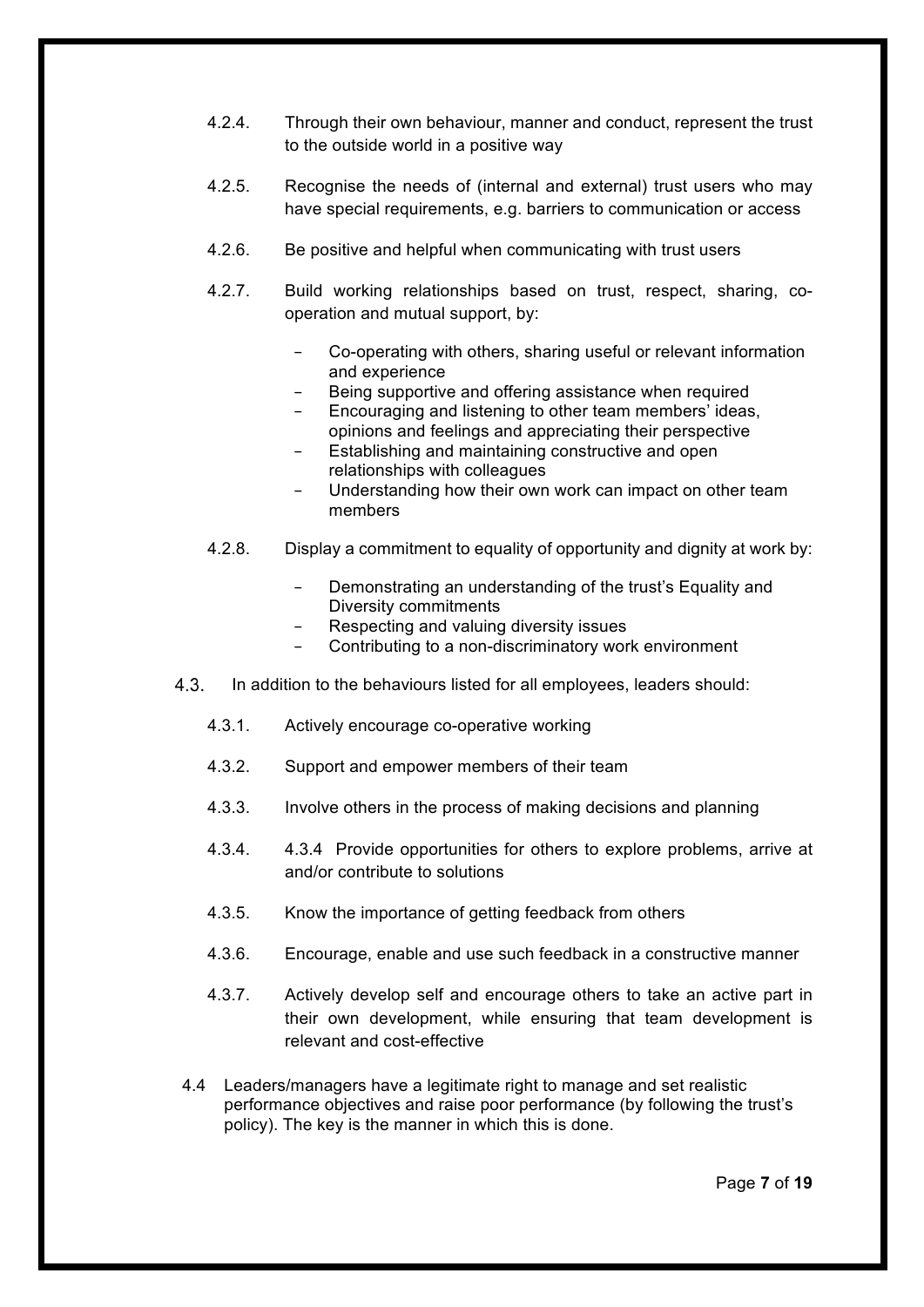## **5. Unacceptable Behaviours**

- $5.1.$ Unacceptable behaviour is defined as behaviour that breaches the generally recognised norms of socially acceptable conduct at work, or which contravenes trust policy. Unacceptable behaviour is assessed by the impact the behaviour has on the recipient.
- $5.2.$ Unacceptable behaviour may occur in a manager/employee relationship, between colleagues in the workplace or across the trust. It may be persistent or in some circumstances, an isolated incident.
- $5.3.$ There are many forms of behaviour which are inappropriate and unacceptable within the workplace, and what may be appropriate within one set of circumstances may be inappropriate in another. Usually people are able to judge where the limits of acceptability lie and to modify their behaviour appropriately in any given situation, however this is not always the case (for example, conflicts and misunderstandings can sometimes result from cultural differences).
- Inappropriate behaviour carries a cost at both an individual and organisational  $5.4.$ level. Employees can be subject to fear, stress and anxiety, which can put great strains on personal and family life and can lead to illness, absenteeism, an apparent lack of commitment, poor performance and resignation. For the organisation, the costs can be poor morale, reduction in quality of service, higher staff turnover, divided teams and damage to reputation.
- $5.5.$ For the purpose of this policy, behaviour is defined as inappropriate if it is:
	- 5.5.1. Unwanted by the recipient.
	- 5.5.2. Perceived by the recipient as violating his or her dignity and/or creating an intimidating, hostile, degrading, humiliating or offensive environment.
	- 5.5.3. Having regard to all the circumstances, including the recipient's perception, the behaviour could reasonably be considered as having that effect.
- $5.6.$ Inappropriate behaviour includes a number of specific behaviours, (e.g. victimisation, bullying or harassment) relating to gender, race, ethnicity or national origin, disability, sexuality, religion or belief, marital status, age, social class, trade union activity or political belief. Such behaviours may have legal, as well as moral and ethical, implications.

## **6. Forms of Discrimination**

 $6.1$ Discrimination by or against an employee is generally prohibited unless there is a specific legal exemption. Discrimination may be direct or indirect and it may occur intentionally or unintentionally.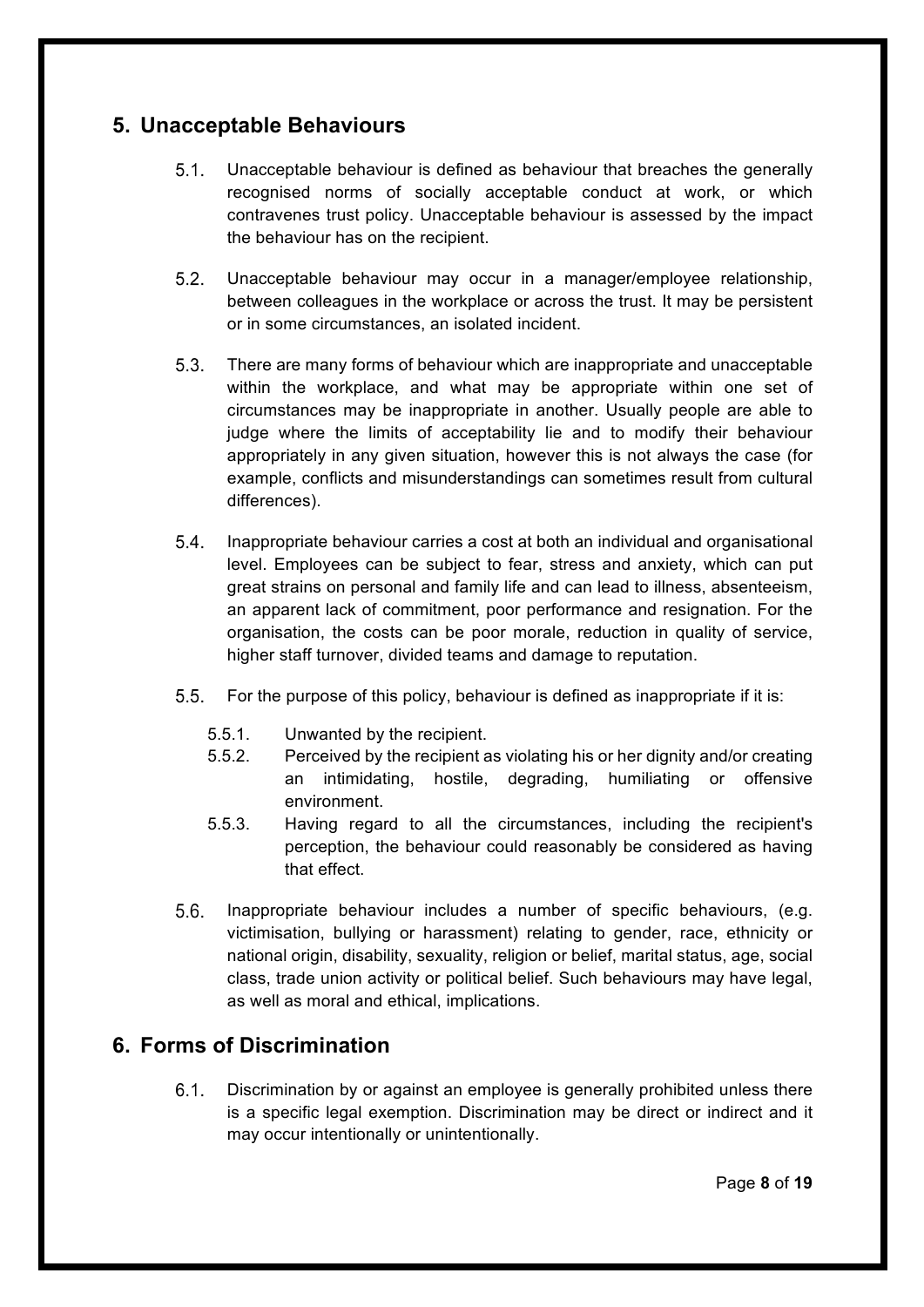- $6.2.$ Direct discrimination occurs where someone is treated less favourably because of one or more of the protected characteristics set out above. For example, rejecting an applicant on the grounds of their race because they would not "fit in" would be direct discrimination.
- $6.3.$ Indirect discrimination occurs where someone is disadvantaged by an unjustified provision, criterion or practice that also puts other people with the same protected characteristic at a particular disadvantage.
- 64 Harassment related to any of the protected characteristics is prohibited. Harassment is unwanted conduct that has the purpose or effect of violating someone's dignity, or creating an intimidating, hostile, degrading, humiliating or offensive environment for them.
- $6.5.$ Victimisation is also prohibited. This is less favourable treatment of someone who has complained or given information about discrimination or harassment, or supported someone else's complaint.

# **7. Complaints**

- $7.1.$ The trust has a Grievance Procedure to recognise the particular nature of complaints of unacceptable behaviour, including bullying and harassment. The Grievance procedure provides for both informal and formal resolution of complaints. Whilst every employee has the right to ask for a formal investigation to be undertaken, the trust recognises the considerable strain such investigations can in themselves generate and would wish to promote and facilitate informal resolution wherever possible.
- $7.2.$ It is recognised that, in many cases, all that the complainant wants is for the unwanted, offensive, discriminatory or bullying behaviour to stop. In addition, it is often the case that the person who is responsible for such behaviour may not know that their behaviour is having that effect. If told about the problem, the person may be willing to change their behaviour immediately. The Grievance Procedure is therefore intended to be flexible enough to cater for such circumstances, but also robust enough to deal with cases of discrimination, harassment, bullying or victimisation which require an investigation and possible disciplinary proceedings.
- $7.3.$ The trust will endeavour to ensure that employees making complaints, and others who give evidence or information in connection with the complaint, will not be victimised. Victimisation is discrimination contrary to equality legislation. Any complaint of victimisation will be dealt with seriously, promptly and confidentially. Victimisation may result in disciplinary action, including the possibility of dismissal.
- $7.4.$ The trust has a duty to monitor hate crimes and incidents. Hate incidents are any incidents that are targeted at a person because of hostility or prejudice towards that person's: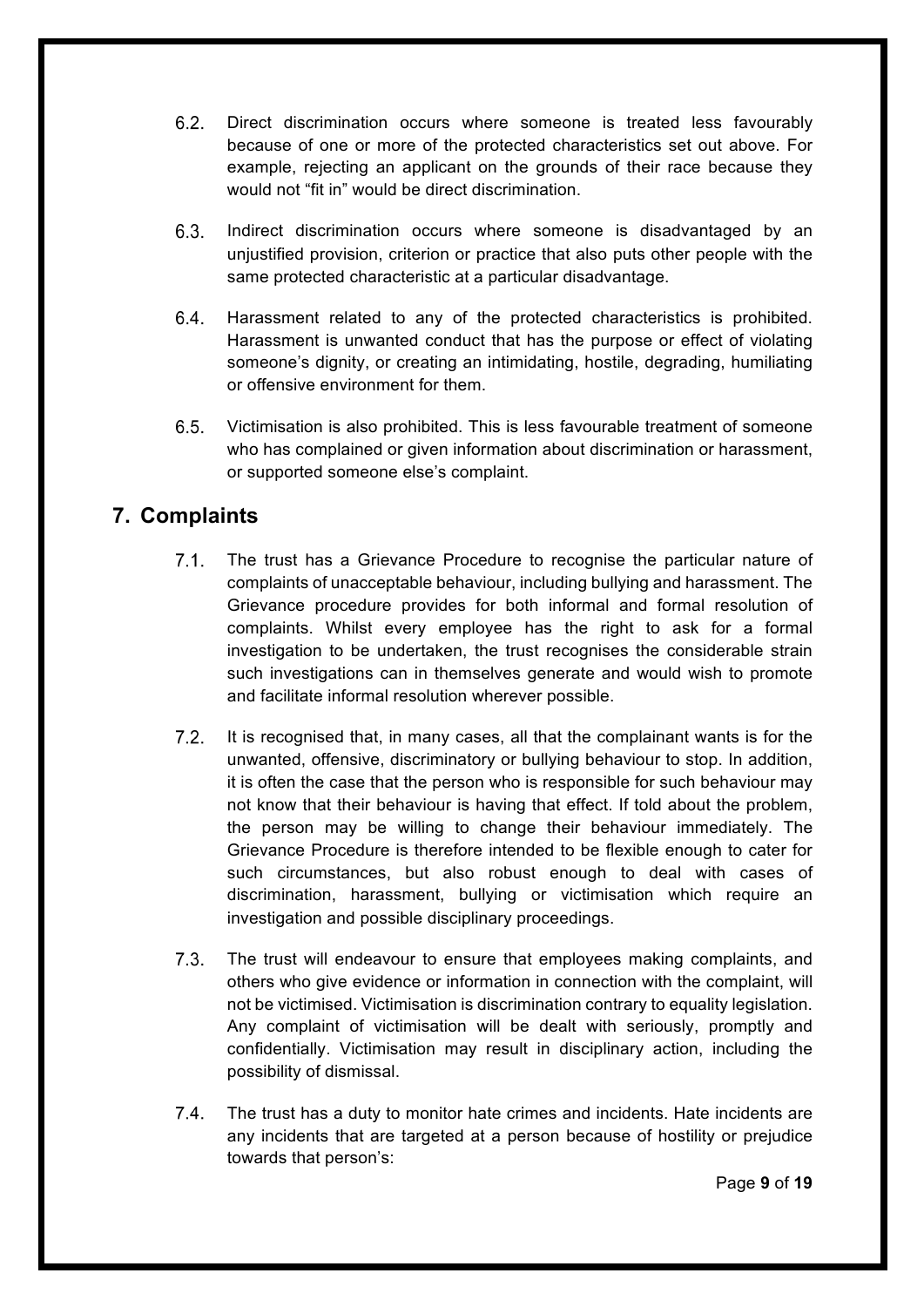- 7.4.1. Disability
- 7.4.2. Race or ethnicity
- 7.4.3. Religion or belief
- 7.4.4. Sexual orientation
- 7.4.5. Transgender identity
- $7.5$ Hate crimes and incidents are reportable to the police. Their website True Vision provides information on what hate crimes and incidents are and how you can report them.
- Where there has been an allegation of inappropriate behaviour, an employee has the right to seek advice from the HR department, or their Trade Union Representative, as appropriate, and will be advised in writing, of this right, should a formal complaint be made. They have a right to respond fully to such accusations and to be accompanied in this process by their trade union representative or work colleague.
- $7.7.$ Behaviour that can be construed as harassment, bullying and/or victimisation, and the failure to deal with such incidents or allegations, may expose the Trust and individual employees to a number of legal consequences.
- $7.8.$ Discrimination and harassment based on race, ethnicity, gender, sexual orientation, disability, age or religion and belief are serious employment issues and may be in breach of the Equality Act 2010, the Human Rights Act 1998, the Protection from Harassment Act 1997 and/or Employment Equality Regulations.
- $7.9.$ Employers have a 'duty of care' for all their employees. If the mutual trust and confidence between employer and employee is broken, there could potentially be a fundamental breach of contract. Employers are usually responsible in law for the acts of their employees.
- 7.10. Under the Health and Safety at Work Act 1974 employers are responsible for the health, safety and welfare at work of all employees.

### **8. Confidentiality**

- $8.1$ A high degree of discretion, sensitivity and confidentiality must be exercised by all those involved at any stage of dealing with a complaint. However, confidentiality must not act as an impediment to the thorough investigation of complaints where that is required and nor should it be used to undermine the right of any employee to be treated fairly.
- $8.2.$ All employees involved in any investigation are expected to respect the need for confidentiality. Failure to do so will be considered a disciplinary offence.
- $8.3.$ Statistical information will be gathered for monitoring purposes and will be treated with confidentiality and in accordance with the Data Protection Act.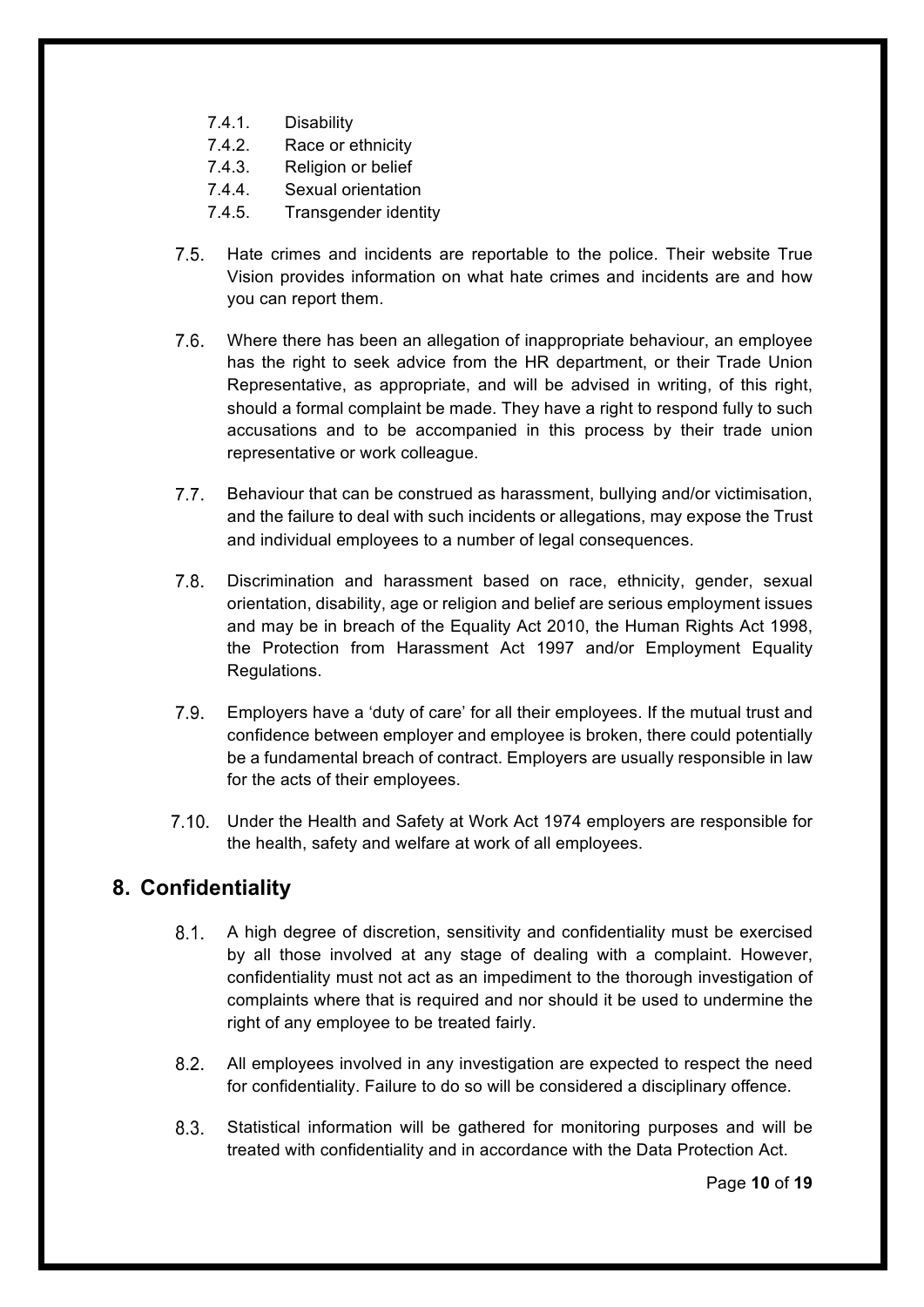### **9. Recruitment and Selection**

- $9.1$ We aim to ensure that no job applicant suffers discrimination because of any of the protected characteristics above. Our recruitment procedures are reviewed regularly to ensure that individuals are treated on the basis of their relevant merits and abilities. Job selection criteria are regularly reviewed to ensure that they are relevant to the job and are not disproportionate. Short listing of applicants will be done by more than one person wherever possible.
- $9.2$ Job advertisements will avoid stereotyping or using wording that may discourage groups with a particular protected characteristic from applying. Steps will be made to ensure that our vacancies are advertised to a diverse labour market.
- $9.3.$ Applicants will not be asked about health or disability before a job offer is made. There are limited exceptions which will only be used with the HR departments approval. For example:
	- 9.3.1. Questions necessary to establish if an applicant can perform an intrinsic part of the job (subject to any reasonable adjustments).
	- 9.3.2. Questions to establish if an applicant is fit to attend an assessment or any reasonable adjustments that may be needed at interview or assessment.
	- 9.3.3. Positive action to recruit disabled persons
	- 9.3.4. Equal opportunities monitoring (which will not form part of the decisionmaking process)
- $9.4.$ Applicants will not be asked about past or current pregnancy or future intentions related to pregnancy. Applicants will not be asked about matters concerning age, race, religion or belief, sexual orientation, or gender reassignment without the approval of a HR advisor within the trust (who will first consider whether such matters are relevant and may lawfully be taken into account).
- $9.5.$ The trust is required by law to ensure that all staff are entitled to work in the UK. Assumptions about immigration status will not be made based on appearance or apparent nationality. All prospective employees, regardless of nationality, will be expected to produce original documents (such as a passport) before employment starts, to satisfy current immigration legislation. The list of acceptable documents is available from the UK Border Agency.
- $9.6.$ To ensure that this policy is operating effectively, and to identify groups that may be underrepresented or disadvantaged in our organisation, we monitor applicants' ethnic group, gender, disability, sexual orientation, religion and age as part of the recruitment procedure. Provision of this information is voluntary and it will not adversely affect an applicant's chances of recruitment or any other decision related to their employment. The information is removed from applications before short listing, and kept in an anonymised format solely for Page **11** of **19**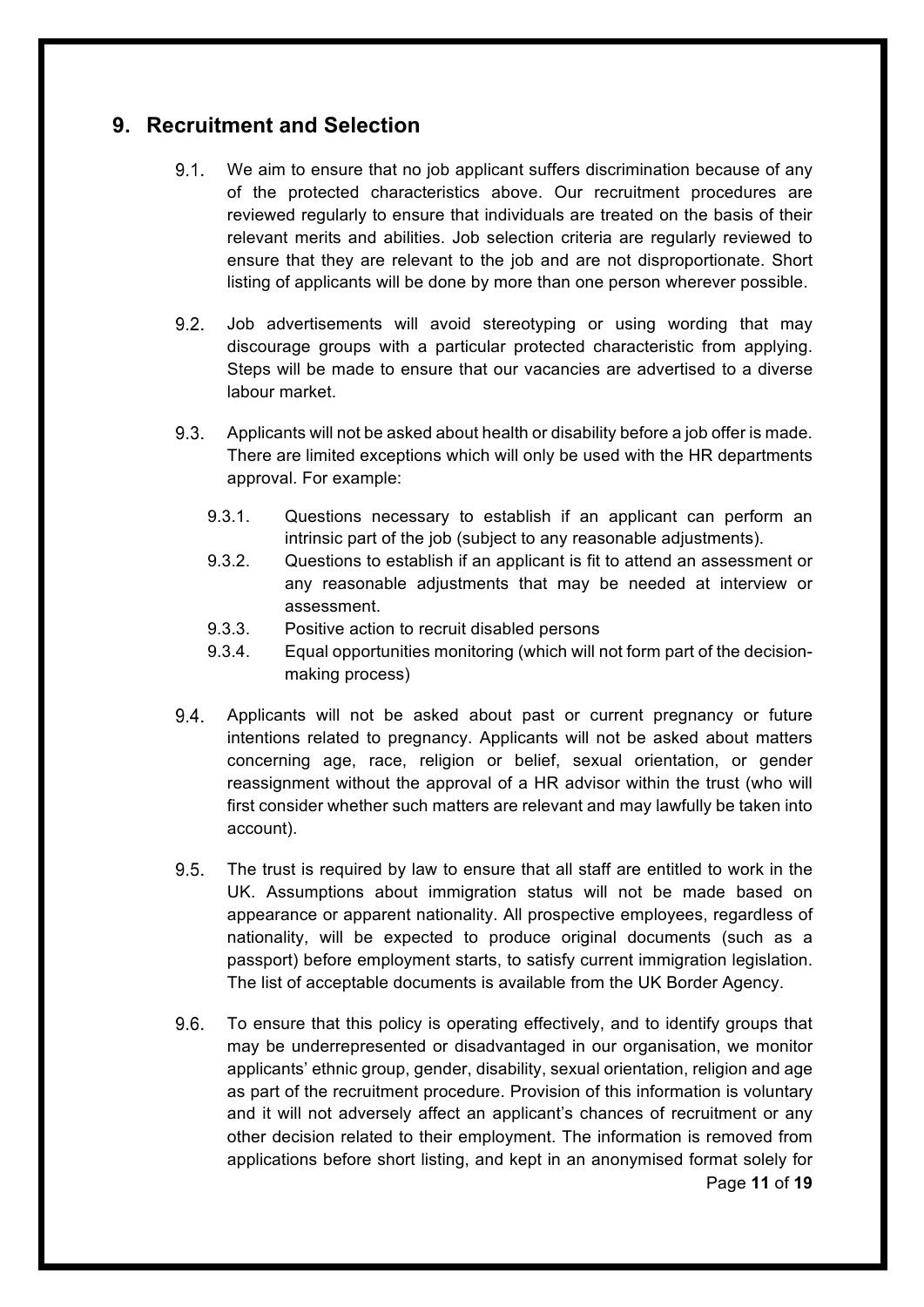the purposes stated in this policy. Analysing this data helps us to take appropriate steps to avoid discrimination and improve equality and diversity.

# **10. Staff Training, Promotion and Conditions of Service**

- 10.1. Staff training needs will be identified through regular staff appraisals. All staff will be given appropriate access to training to enable them to progress within the organisation and all promotion decisions will be made on the basis of merit.
- Workforce composition and promotions will be regularly monitored to ensure equality of opportunity at all levels of the organisation. Where appropriate, steps will be taken to identify and remove unjustified barriers and to meet the special needs of disadvantaged or underrepresented groups.
- 10.3. Our conditions of service, benefits and facilities are reviewed regularly to ensure that they are equal opportunities for all.

## **11. Termination of Employment**

- $11.1.$ The trust will ensure that redundancy criteria and procedures are fair and objective and are not directly or indirectly discriminatory.
- The trust will also ensure that disciplinary procedures and penalties are applied without discrimination, whether they result in disciplinary warnings, dismissal or other disciplinary action.

# **12. Disability Discrimination**

- 12.1. If an employee is disabled or becomes disabled, the trust encourages staff to inform them about your conditions so that support can be offered.
- 12.2. If employees experience difficulties at work because of a disability, they may wish to contact their Line Manager or HR to discuss any reasonable adjustments that would help to overcome or minimise the difficulty. Line Managers or a member of the HR team may wish to consult with employees and a medical adviser(s) about possible adjustments. The matter will be considered carefully and will accommodate employees needs within reason. If an adjustment is deemed unreasonable, explanations will be offered and an alternative solution will be found where possible.
- $12.3.$ The trust will monitor the physical features of premises to consider whether they place disabled workers, job applicants or service users at a substantial disadvantage compared to other staff. Where reasonable, steps will be taken to improve access for disabled staff and service users.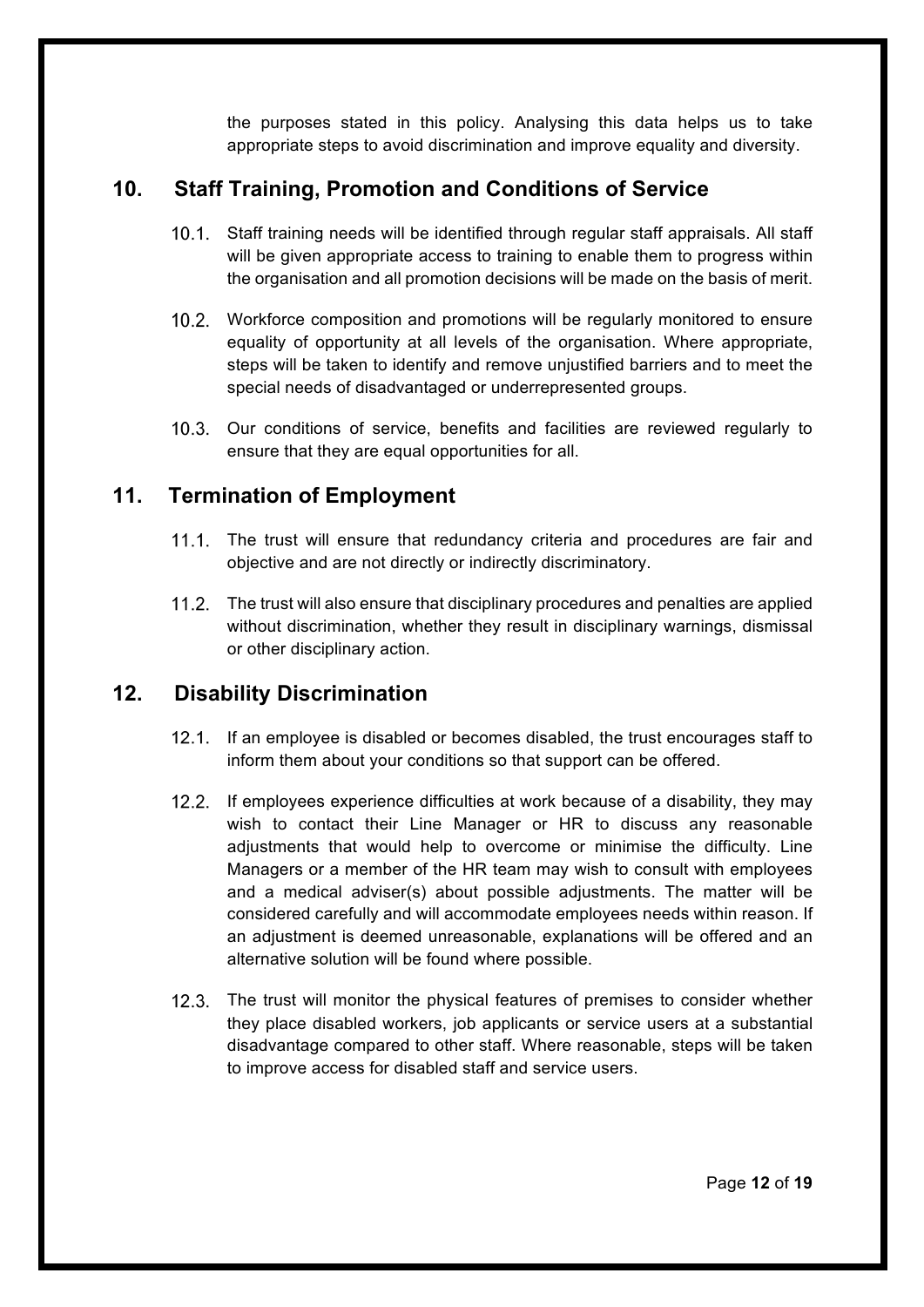# **13. Zero Hours, Fixed-Term Employees and Agency Workers**

 $13.1.$ The trust will monitor the use of zero hours, fixed-term employees and agency workers, and their conditions of service, to ensure that they are being offered appropriate access to benefits, training, promotion and permanent employment opportunities. Where relevant, will monitor their progress to ensure that they are accessing permanent vacancies.

### **14. Part-Time Work**

14.1. The trust monitor the conditions of service of part-time employees and their progression to ensure that they are being offered appropriate access to benefits, training and promotion opportunities and ensure requests to alter working hours are dealt with appropriately.

### **15. Breaches of This Policy**

- $15.1.$ If employees believe that they may have been discriminated against, they are encouraged to raise the matter through the Grievance Procedure. If they believe that they may have been subject to harassment, they are encouraged to raise the matter with their Line Manager and / or a member of the HR department.
- Allegations regarding potential breaches of this policy will be treated in confidence and investigated in accordance with the relevant procedure. Staff who make such allegations in good faith will not be victimised or treated less favourably as a result. False allegations which are found to have been made in bad faith will, however, be dealt with under the Disciplinary Procedure.
- 15.3. Any member of staff who is found to have committed an act of discrimination or harassment will be subject to disciplinary action. Such behaviour may constitute gross misconduct and, as such, may result in summary dismissal. We take a strict approach to serious breaches of this policy.

### **16. Monitoring and review**

- $16.1.$ This policy will be reviewed annually, ensuring that all procedures are up-todate.
- Any changes made to this policy will be communicated to all members of staff.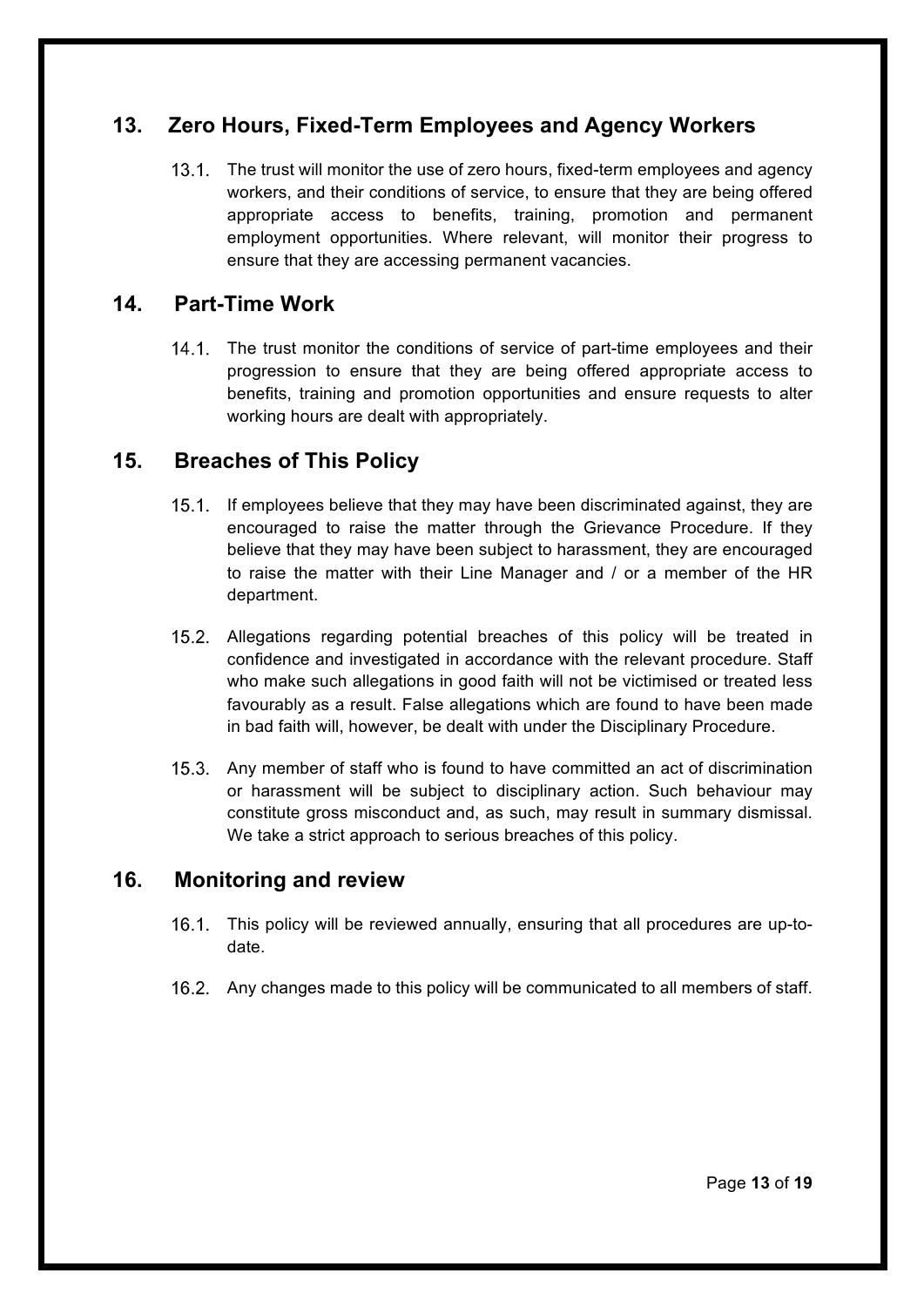### **Appendix 1**

### **DEFINING INAPPROPRIATE BEHAVIOUR**

### **1. INTRODUCTION**

- 1.1 There are many forms of inappropriate behaviour, some of which can be defined/labelled under bullying or harassment or victimisation. However, there are behaviours that do not come under a specific label, but are equally inappropriate.
- 1.2 Any conduct that denigrates, ridicules, intimidates or is physically abusive of an individual or group is inappropriate and will not be tolerated.

### **2. HARASSMENT**

2.1 **What is Harassment?**

Harassment can be any unwanted attention or behaviour that a person finds objectionable or offensive and which makes them feel threatened or uncomfortable, leading to a loss of dignity or self-respect. It is not the intent of the harasser but the impact on the recipient that defines harassment. People can be subjected to harassment on a wide variety of grounds. These can include:

- Sex
- Sexual orientation (or perceived sexual orientation)
- Transgenderism (transsexual, transgender)
- Marital status
- Race, nationality, ethnic origin, national origin or skin colour
- **Disability**
- Age
- Employment status, e.g. part-time, fixed-term, permanent, selfemployed, agency worker, etc.
- Membership or non-membership of a trade union
- The carrying out of health and safety duties
- Religious or political beliefs
- Deeply held personal beliefs
- Criminal record
- Health, e.g. AIDS/HIV sufferers, etc.
- Physical characteristics
- Willingness to challenge harassment being ridiculed or victimised for raising a complaint

Harassment is normally characterised by more than one incident of unacceptable behaviour, particularly if it recurs once it has been made clear that the recipient regards it as offensive. However, just one incident may constitute harassment if it is sufficiently serious.

Harassment takes many forms: from relatively mild banter to actual physical violence. Employees may not always realise that their behaviour constitutes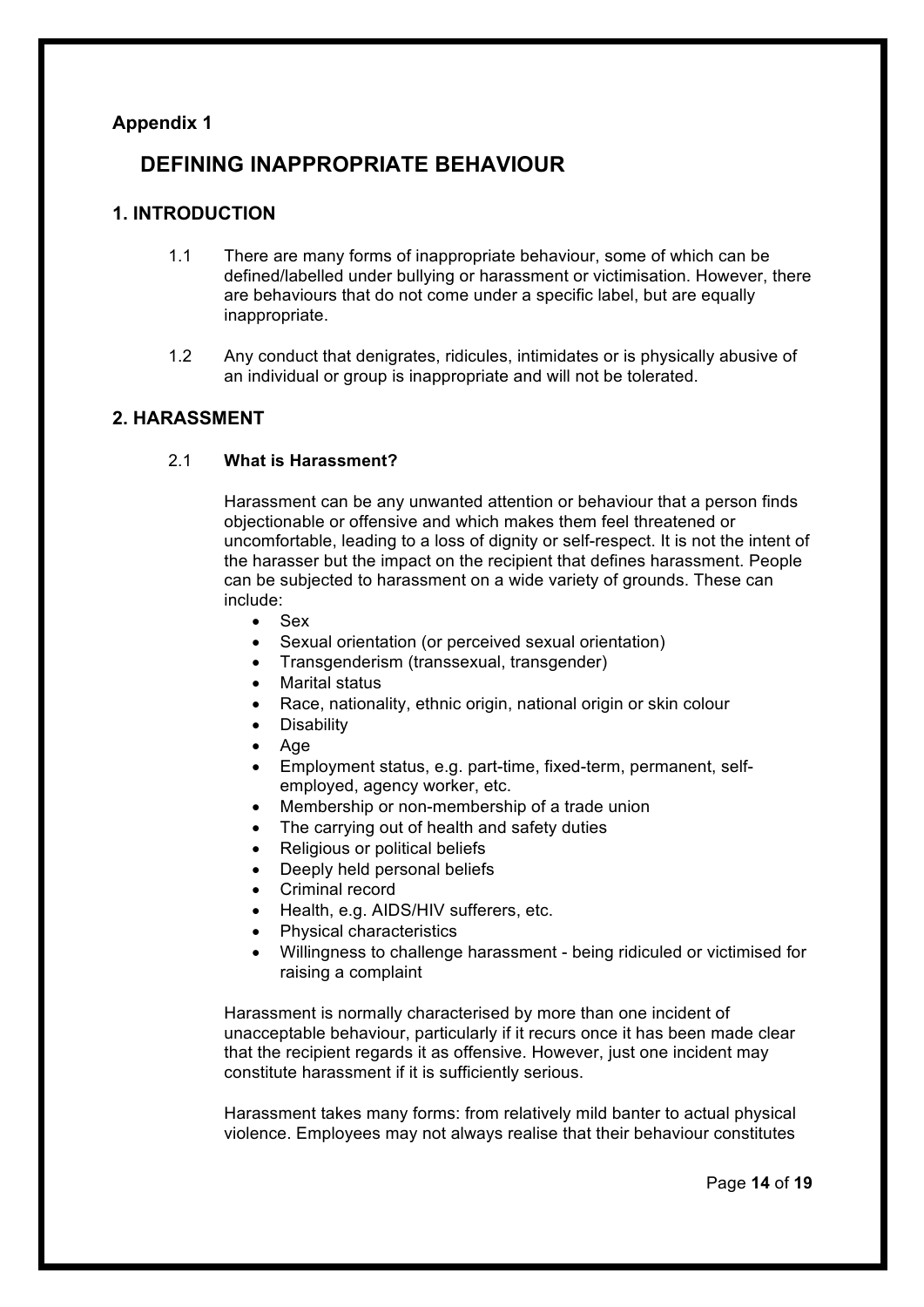harassment, but they must recognise that what is acceptable to one employee may not be acceptable to another - determining what is acceptable is an individual right that we must all respect.

### 2.2 **Forms of Harassment**

The following is not intended to be an exhaustive list, but to provide some examples:

#### **Sexual Harassment**

Sexual harassment can be defined as unwanted conduct of a sexual nature or other conduct based on gender, which is offensive to the recipient and affects the dignity or well-being of men or women. Examples include:

- Negative or stereotypical comments about the ability to work by one or other gender
- Unwelcome physical contact, propositions or demands for sexual favours
- Unwanted comments about dress or appearance
- Leering and suggestive gestures
- Unwelcome sexual remarks such as jokes, innuendo or teasing
- The display of pin-ups, pornographic pictures, sexually suggestive subjects or offensive objects.

#### **Racial Harassment**

Racial harassment can be defined as unwanted conduct of a racial nature, or other conduct based on race, colour, ethnic or national origin, or conduct which is offensive or which affects the dignity or well-being of an individual. Examples include:

- Racist language, jokes, banter or derogatory statements about national origin
- Racist graffiti or the display of racially offensive material
- Physical attacks on individuals because of their race or ethnicity

### **Harassment on the grounds of Disability**

This can be defined as words, actions or other conduct, which ridicules, intimidates or threatens an individual because of their disability and which affects the dignity or well-being of the individual. Examples include:

- Patronising remarks, belittling comments or assumptions based on the person's disability
- Mimicking the particular disability
- Intimate questioning about a person's disability
- Exclusion from conversation or social activities
- The assumption that physical disability equals mental disability

### **Harassment on the grounds of Sexual Orientation**

This can be defined as words, actions or other conduct which ridicules, intimidates or threatens individuals because of their sexual orientation, and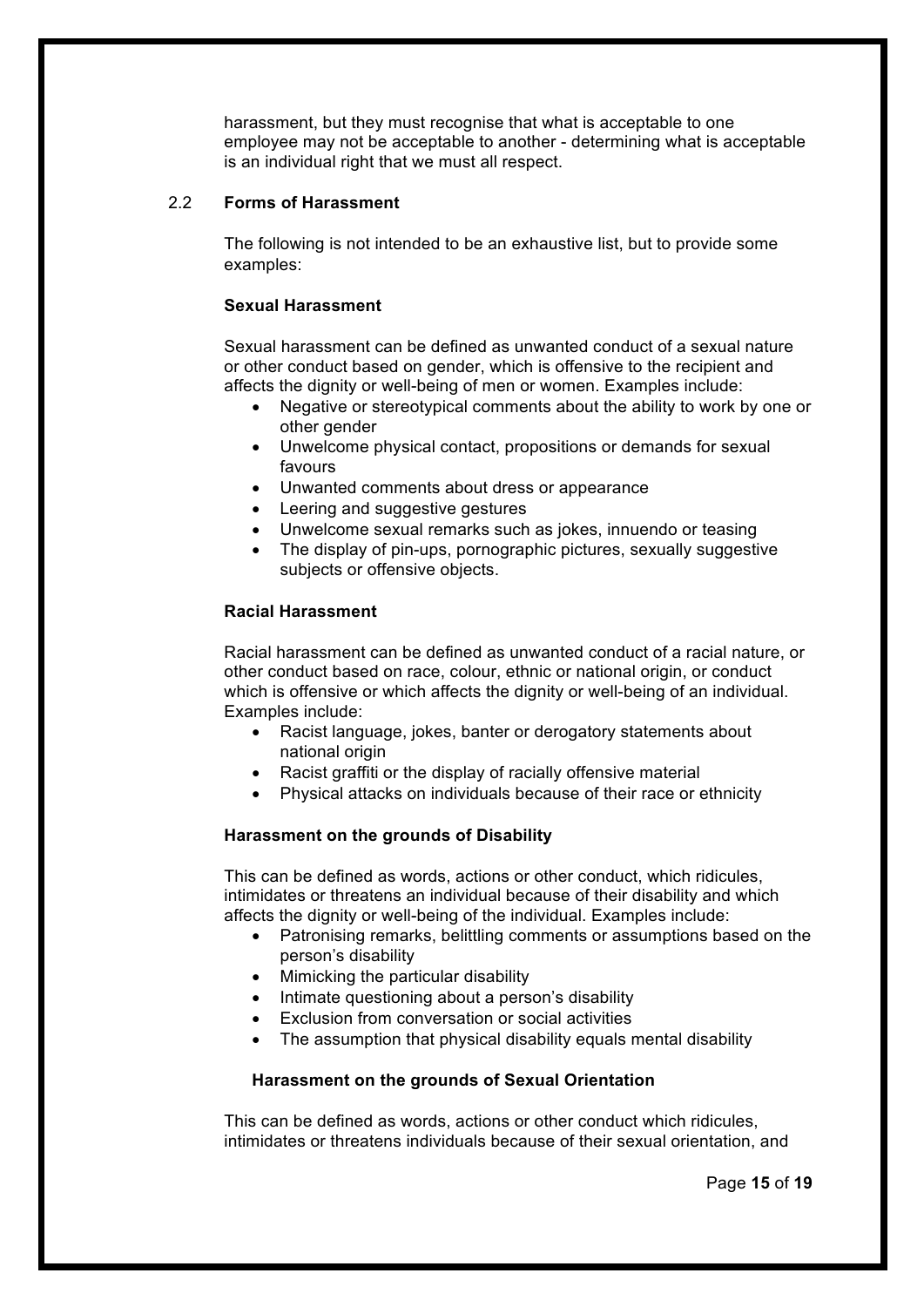which affects the dignity or well-being of the individual. Examples include:

- Offensive comments, language or jokes
- Threatening to publicise that a colleague is gay or lesbian
- Intimate questioning about someone's personal or sexual life
- Making stereotypical assumptions about lesbians and gay men
- Displaying or circulating homophobic or anti-gay materials,
- Gossip and speculation about someone's sexuality

#### **Harassment of the grounds of Religion or Belief**

This can be defined as words, actions or other conduct which ridicules, intimidates or threatens individuals because of their religion or belief, and which affects the dignity or well-being of the individual. Examples include:

- Offensive comments, jokes or offensive language or ridicule
- **Exclusion from social activities**
- Coercive pressure to convert or conform to a religion or belief that an individual may not hold
- Offensive graffiti or visual images

In addition to those examples of unwanted conduct stated above, people may also be harassed on the grounds of their age, which could include assumptions or derogatory remarks about their ability or competence. Harassment can also involve deriding or mocking people's social class, or their trade union involvement (or lack of it).

#### **Harassment on the grounds of Gender Reassignment**

This can be defined as words, actions or other conduct which ridicules, intimidates or threatens individuals because of their transsexual status, and which affects the dignity or well-being of the individual. Examples include:

- Refusing to associate with or ignoring someone
- Refusing to address the person in their acquired gender or use their new name
- Probing into the person's private life
- Failing to keep confidential information about their transsexual status
- Indefinite refusal to allow use of sanitary facilities appropriate to their gender following a reasonable transition period

### 2.3 **Why Do Some People Harass Others?**

There is no age, class or gender profile of the person most likely to harass. Like other forms of discrimination, harassment can be deliberate, willful and conscious. It can however, also be unintentional or unconscious. Reasons why people harass others include:

- Many regard "banter" to be a normal part of the working environment (a view often expressed is that "It's just the way things are around here")
- Some see overtly sexist or racist behaviour as a laugh and a joke, and not to be taken seriously
- Some see harassment as the rightful treatment to be meted out to certain groups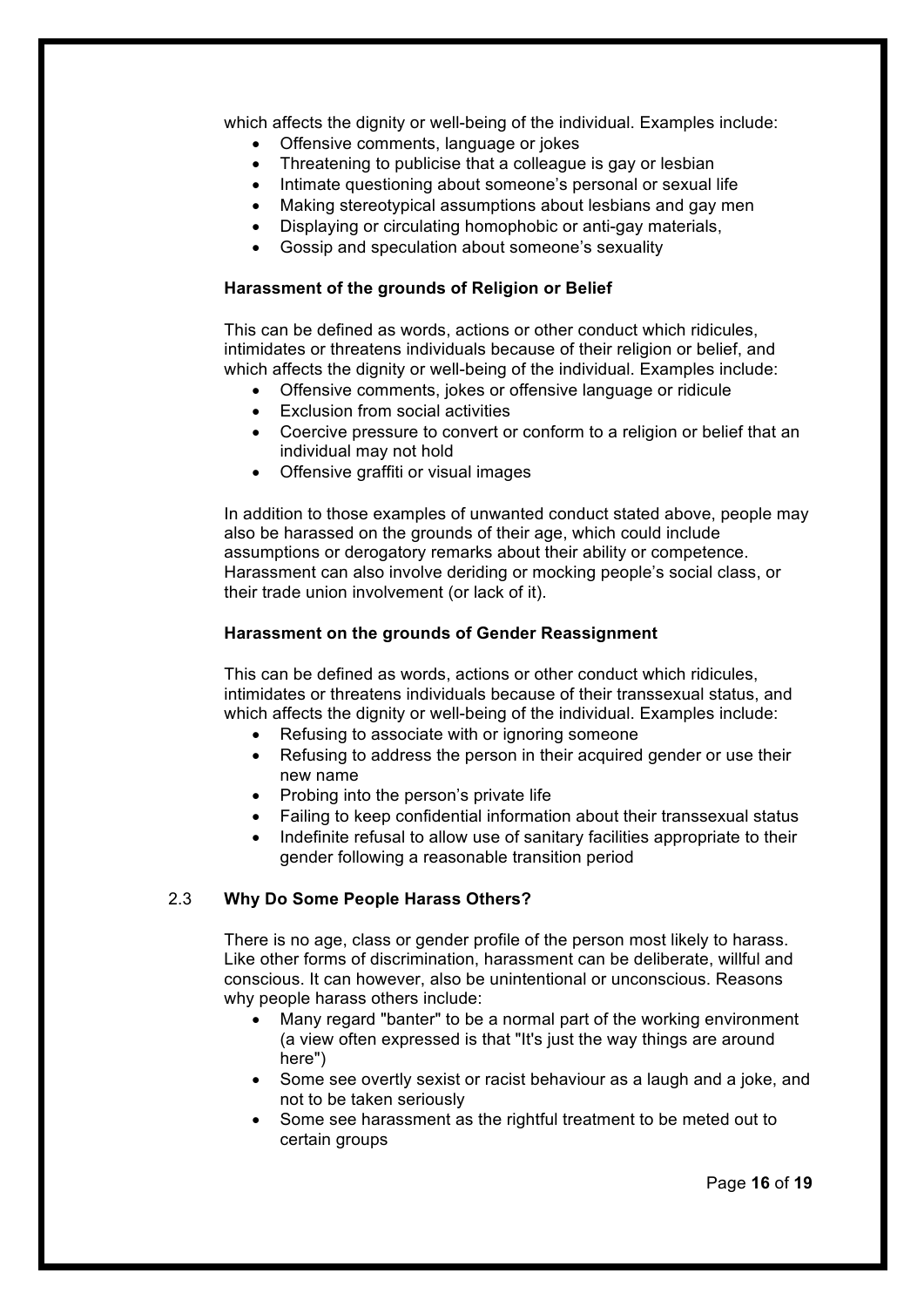- Some have grown up with a set of values that view members of the opposite sex as sex objects or subservient, other racial groups as inferior in some way, disabled people as subnormal/freakish, or homosexuals as "unnatural"
- Some see it as part of the natural order of things "the way things are in the world" (a view often expressed is that "everyone has the mickey taken out of them at some time")
- Some privately view their behaviour as embarrassing but are unwilling to do anything about it because their colleagues do it and they don't want to be seen as being different
- Regrettably, sometimes people do not even realise that there is a problem until it has been pointed out that such a problem actually exists.

One person's idea of banter or a joke, however innocent, may well be interpreted by the recipient as personal ridicule. Essentially it is the impact of the behaviour that actually counts, not necessarily the intent.

It is impossible to give guidelines as to what people can and cannot say. The important message for everyone is this: one person's idea of a joke may well be another person's idea of offensive behaviour; if anything you think about saying may cause offence - don't say it!

### **3. BULLYING**

3.1 Bullying can be defined as persistent, offensive, abusive, intimidating or insulting behaviour, abuse of power or unfair sanctions which makes the recipient feel upset, threatened, humiliated or vulnerable, which undermines their self-confidence and which may cause them to suffer stress.

#### **Examples of Bullying**

Workplace bullying can range from extreme forms such as violence and intimidation to less obvious actions like deliberately ignoring someone at work. These can be split into two categories;

Obvious Bullying:

- Shouting or swearing at people in public and private
- Persistent criticism
- Ignoring or deliberately excluding people
- Persecution through threats and instilling fear
- Spreading malicious rumours
- Constantly undervaluing effort
- Dispensing disciplinary action which is totally unjustified
- Spontaneous rages, often over trivial matters

Less obvious bullying:

- Withholding information or supplying incorrect information
- Deliberately sabotaging or impeding work performance
- Constantly changing targets, without justification
- Setting individuals up to fail by imposing impossible deadlines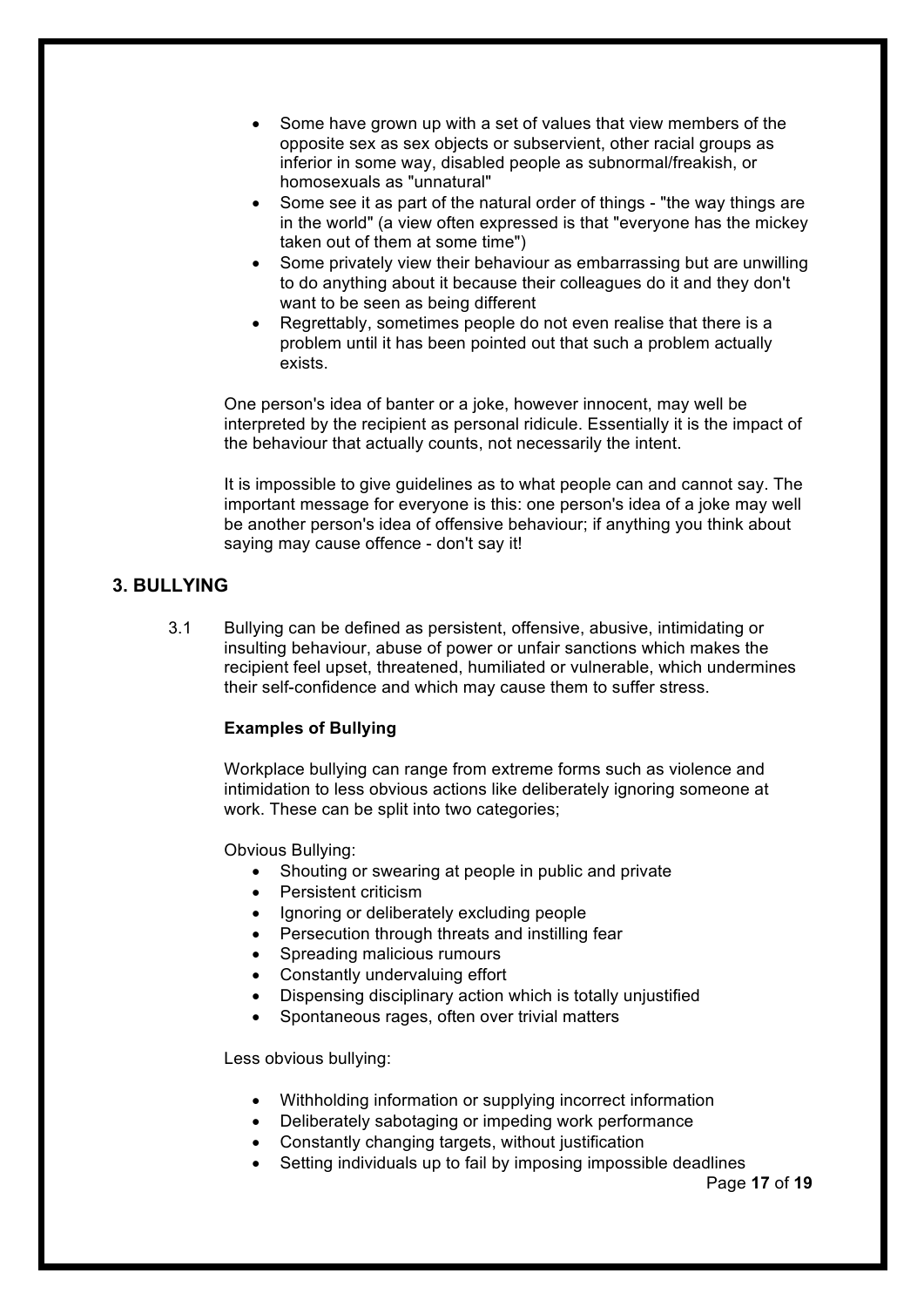- Removing areas of responsibility and imposing menial tasks
- Unjustifiably blocking applications for holiday, promotion or training

These examples listed are not exhaustive. The actions listed must be viewed in terms of the distress they cause the individual. As with harassment, it is the perceptions of the recipient that determines whether any action or statement can be viewed as bullying.

Bullying and harassment do not necessarily occur on a face to face basis. They may also occur as:

- Written communication
- Electronic mail
- Persistent text messages
- Posting up or downloading offensive material
- Phone messages
- Unfair work allocation

### **Understanding the Bully**

Some reasons that bullies act the way they do is because they:

- Have deep feelings of personal insecurity, i.e. very low self-esteem,
- Like to punish people for being too competent,
- Think that by shouting at people it gets things done.
- Want to make life difficult for people who can do the job better than they can,
- Cannot trust anyone so they think that they have to do everything themselves,
- Enjoy picking on people in front of others to show how powerful they are,
- Insist that they are always in the right so that everyone else must be an "idiot", and therefore must be treated as such,
- Dislike having their authority challenged,
- Feel envious of other peoples' professional or social abilities, so they set out to make them appear incompetent, or make their lives a misery.

Bullying is not:

- Legitimate and constructive feedback on an employee's performance or behaviour (either positive or negative);
- An occasional raised voice or argument between two or more people;
- A momentary loss of temper, which an individual regrets, apologises for and learns from;
- Legitimate management behaviour.

It is unacceptable to condone bullying under the guise of 'firm management'. A firm management style is acceptable, providing that employees are treated with respect and dignity.